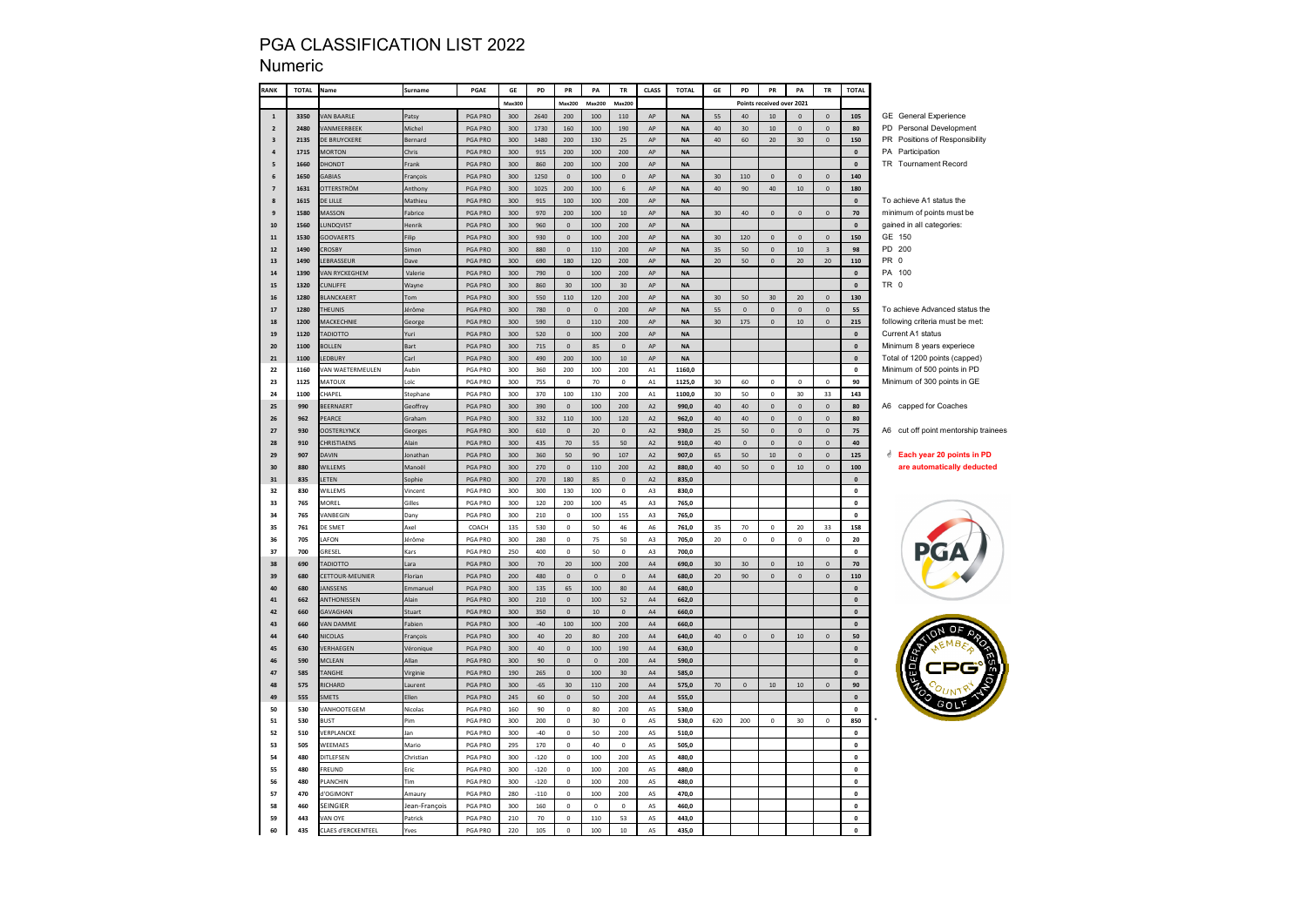| 61       | 430        | WITHOFS               | Olivier        | PGA PRO            | 220       | $-120$      | $\pmb{0}$    | 130                 | 200                 | A5                   | 430,0 | 35  | $\mathbf 0$ | $\mathbf 0$         | 30          | 112          | 177                                      |  |
|----------|------------|-----------------------|----------------|--------------------|-----------|-------------|--------------|---------------------|---------------------|----------------------|-------|-----|-------------|---------------------|-------------|--------------|------------------------------------------|--|
| 62       | 423        | SOLA                  | Francesco      | PGA PRO            | 300       | $-180$      | 0            | 120                 | 183                 | A5                   | 423,0 | 30  | $\mathbf 0$ | $\mathbf 0$         | 30          | 143          | 203                                      |  |
| 63       | 420        | MERCADER              | .ionel         | PGA PRO            | 260       | 160         | 0            | $\mathbf 0$         | $\mathbf 0$         | A5                   | 420,0 |     |             |                     |             |              | 0                                        |  |
| 64       | 420        | <b>SIMONI</b>         | Vincent        | PGA PRO            | 300       | $-180$      | 0            | 100                 | 200                 | A5                   | 420,0 | 45  | 0           | $\mathbf 0$         | 0           | $\mathbf 0$  | 45                                       |  |
| 65       | 400        | <b>BELTON</b>         | Pierre         | <b>PGA PRO</b>     | 300       | $-20$       | $\pmb{0}$    | 100                 | 20                  | A5                   | 400.0 | 25  | $\Omega$    | $\,$ 0              | $\Omega$    | $\pmb{0}$    | 25                                       |  |
| 66       | 400        | ROEKAERTS             | Florent        | COACH              | 110       | 250         | $\mathbf 0$  | 40                  | $\mathbf 0$         | A <sub>6</sub>       | 400.0 | 110 | 250         | $\mathbf 0$         | 40          | $\mathbf 0$  | 400                                      |  |
| 67       | 400        | <b>VAN STEENKISTE</b> | Marc           | PGA PRO            | 235       | 125         | $\pmb{0}$    | 40                  | $\pmb{0}$           | A5                   | 400,0 | 25  | 60          | $\mathbf 0$         | $10\,$      | $\pmb{0}$    | 95                                       |  |
| 68       | 395        | <b>AN CAMPENHOUT</b>  | Patrick        | PGA PRO            | 150       | 145         | 0            | 100                 | $\pmb{\mathsf{O}}$  | A6                   | 395,0 |     |             |                     |             |              | $\pmb{0}$                                |  |
| 69       | 390        | GRUWEZ                | Kris           | PGA PRO            | 220       | 90          | $\pmb{0}$    | 80                  | $\mathbf 0$         | A <sub>6</sub>       |       |     |             |                     |             |              | $\pmb{0}$                                |  |
|          |            |                       |                |                    |           |             |              |                     |                     |                      | 390,0 |     |             |                     |             |              |                                          |  |
| 70<br>71 | 390<br>380 | <b>GULESSERIAN</b>    | John           | PGA PRO<br>PGA PRO | 300       | $-130$      | 30           | 100                 | 90                  | A6<br>A <sub>6</sub> | 390,0 |     |             |                     |             |              | $\pmb{\mathsf{o}}$<br>$\pmb{\mathsf{o}}$ |  |
|          |            | SINGLETON             | Gavin          |                    | 200       | $-120$      | $\pmb{0}$    | 100                 | 200                 |                      | 380,0 |     |             |                     |             |              |                                          |  |
| 72       | 380        | <b>THEYS</b>          | Nicolas        | PGA PRO            | 200       | $-120$      | $\pmb{0}$    | 100                 | 200                 | A6                   | 380.0 |     |             |                     |             |              | $\mathbf{0}$                             |  |
| 73       | 370        | <b>BACON</b>          | Tony           | PGA PRO            | 300       | $-60$       | 90           | 40                  | $\mathbf 0$         | A6                   | 370,0 |     |             |                     |             |              | $\pmb{\mathsf{o}}$                       |  |
| 74       | 365        | VERLINDE              | Johan          | PGA PRO            | 275       | 50          | $\mathbf 0$  | 40                  | $\mathbf{0}$        | A6                   | 365,0 |     |             |                     |             |              | $\pmb{0}$                                |  |
| 75       | 365        | <b>/YNCKE</b>         | Michie         | PGA PRO            | 165       | $-50$       | 0            | 50                  | 200                 | A6                   | 365,0 | 25  | 20          | 0                   | $\bf 0$     | $\mathbf{0}$ | 45                                       |  |
| 76       | 360        | <b>BAEYENS</b>        | Sam            | PGA PRO            | 300       | 30          | $\pmb{0}$    | 20                  | $10\,$              | A6                   | 360,0 | 40  | $\pmb{0}$   | $\mathbf 0$         | $\pmb{0}$   | $\mathbf 0$  | 40                                       |  |
| 77       | 345        | <b>ONES</b>           | Adrian         | <b>PGA PRO</b>     | 220       | $-40$       | 15           | 100                 | 50                  | A <sub>6</sub>       | 345.0 |     |             |                     |             |              | $\pmb{\mathsf{o}}$                       |  |
| 78       | 345        | MARCOL                | Sylvain        | PGA PRO            | 275       | $-140$      | $\mathbf 0$  | 90                  | 120                 | A6                   | 345,0 | 30  | $\mathbf 0$ | $\mathsf{O}\xspace$ | $\mathbf 0$ | $\pmb{0}$    | 30                                       |  |
| 79       | 340        | DE VOOGHT             | Didier         | PGA PRO            | 90        | $-50$       | 30           | 70                  | 200                 | A6                   | 340,0 |     |             |                     |             |              | $\pmb{0}$                                |  |
| 80       | 330        | REPIN                 | Pierre         | PGA PRO            | 300       | -30         | 0            | 60                  | $\mathbf 0$         | A <sub>6</sub>       | 330,0 | 40  | $\mathbf 0$ | $\mathsf{o}\xspace$ | $\mathbf 0$ | $\theta$     | 40                                       |  |
| 81       | 330        | PIRA                  | Patrick        | PGA PRO            | 170       | 120         | $\pmb{0}$    | 30                  | $10\,$              | A6                   | 330,0 |     |             |                     |             |              | $\pmb{0}$                                |  |
| 82       | 310        | ANGENAEKEN            | Arnaud         | <b>PGA PRO</b>     | 160       | $-170$      | 60           | 60                  | 200                 | A <sub>6</sub>       | 310.0 |     |             |                     |             |              | $\pmb{\mathsf{o}}$                       |  |
| 83       | 300        | DELMAS                | Pierre         | PGA PRO            | 300       | $-120$      | $\mathbf{0}$ | 100                 | 20                  | A <sub>6</sub>       | 300.0 |     |             |                     |             |              | $\pmb{\mathsf{o}}$                       |  |
| 84       | 300        | PETERGES              | David          | PGA PRO            | 300       | $\pmb{0}$   | $\pmb{0}$    | $\pmb{0}$           | $\mathbf 0$         | A <sub>6</sub>       | 300,0 |     |             |                     |             |              | $\pmb{0}$                                |  |
| 85       | 300        | <b>ROSS</b>           | Mike           | PGA PRO            | 300       | $\mathbf 0$ | 0            | $\mathbf 0$         | $\mathbf 0$         | A <sub>6</sub>       | 300,0 |     |             |                     |             |              | $\pmb{\mathsf{o}}$                       |  |
| 86       | 280        | <b>THIBON</b>         | Denis          | PGA PRO            | 300       | $-20$       | 0            | $\circ$             | $\mathbf 0$         | A7                   | 280,0 |     |             |                     |             |              | $\pmb{\mathsf{o}}$                       |  |
| 87       | 270        | VERLEGH               | Agathe         | PGA PRO            | 300       | $-100$      | 0            | 20                  | 50                  | A7                   | 270,0 |     |             |                     |             |              | $\pmb{0}$                                |  |
| 88       | 265        | DE VROEY              | David          | <b>PGA PRO</b>     | 275       | $-90$       | $\mathbf 0$  | 80                  | $\Omega$            | A7                   | 265,0 | 35  | $\mathbf 0$ | $\mathsf{o}\,$      | $\Omega$    | $\pmb{0}$    | 35                                       |  |
| 89       | 260        | MILLER                | Martin         | <b>PGA PRO</b>     | 110       | 10          | $\pmb{0}$    | 100                 | 40                  | A7                   | 260.0 |     |             |                     |             |              | $\pmb{\mathsf{o}}$                       |  |
| 90       | 240        | <b>FRANSOLET</b>      | Stéphanie      | COACH              | 80        | 120         | 0            | 40                  | $\mathbf 0$         | A7                   | 240,0 |     |             |                     |             |              | $\pmb{\mathsf{o}}$                       |  |
|          |            | MEUNIER               |                |                    |           | $-140$      |              |                     | $\mathbf 0$         |                      |       |     |             |                     |             |              | $\pmb{\mathsf{o}}$                       |  |
| 91       | 230        |                       | Christophe     | PGA PRO            | 270       |             | 0            | 100                 |                     | A7                   | 230,0 |     |             |                     |             |              |                                          |  |
| 92       | 230        | <b>VERHOEVEN</b>      | Gregory        | PGA PRO            | 300       | -90         | 0            | 20                  | $\mathbf 0$         | A7                   | 230,0 | 30  | 20          | $\mathbf 0$         | 0           | $\pmb{0}$    | 50                                       |  |
| 93       | 221        | BOUDEVILLAIN          | Jean-Philippe  | PGA PRO            | 160       | $\mathbf 0$ | $\mathbf 0$  | 50                  | $11$                | A7                   | 221,0 |     |             |                     |             |              | $\pmb{0}$                                |  |
| 94       | 210        | <b>GHILAIN</b>        | Naīma          | <b>PGA PRO</b>     | 150       | $\mathbf 0$ | $\mathbf 0$  | 30                  | 30                  | A7                   | 210.0 |     |             |                     |             |              | $\pmb{\mathsf{o}}$                       |  |
| 95       | 205        | ASTREZ                | Gaétan-Bernard | PGA PRO            | 65        | 130         | $\pmb{0}$    | 10                  | $\mathbf 0$         | A7                   | 205,0 |     |             |                     |             |              | $\pmb{\mathsf{o}}$                       |  |
| 96       | 202        | <b>VANDEN BOSSCHE</b> | Kevin          | COACH              | $\pmb{0}$ | 202         | 0            | $\pmb{0}$           | $\mathbf 0$         | A7                   | 202,0 |     |             |                     |             |              | $\pmb{\mathsf{o}}$                       |  |
| 97       | 200        | <b>NEBBOUT</b>        | Karl           | COACH              | 40        | 150         | o            | 10                  | $\mathbf 0$         | A7                   | 200,0 | 20  | 70          | $\mathbf 0$         | 10          | $\mathbf 0$  | 100                                      |  |
| 98       | 195        | ANGERAERT             | Yves           | <b>PGA PRO</b>     | 230       | $-135$      | $\pmb{0}$    | 100                 | $\pmb{0}$           | A8                   | 195,0 |     |             |                     |             |              | $\mathbf 0$                              |  |
| 99       | 190        | <b>WERBROUCK</b>      | Thibault       | PGA PRO            | 190       | $-20$       | $\pmb{0}$    | 10                  | 10                  | A8                   | 190,0 |     |             |                     |             |              | $\pmb{\mathsf{o}}$                       |  |
| 100      | 180        | <b>BONNI</b>          | Didier         | PGA PRO            | 70        | 90          | $\mathbf 0$  | 20                  | $\mathsf{O}\xspace$ | A <sub>8</sub>       | 180.0 | 20  | 10          | $\mathbf{0}$        | 20          | $\mathbf 0$  | 50                                       |  |
| 101      | 180        | AYET                  | Christian      | PGA PRO            | 200       | $-120$      | $\mathbf 0$  | 100                 | $\mathfrak o$       | A8                   | 180,0 |     |             |                     |             |              | $\mathbf 0$                              |  |
| 102      | 175        | MAMBOURG              | Thomas         | PGA PRO            | 195       | $-30$       | 0            | $10$                | $\mathbf 0$         | A8                   | 175,0 |     |             |                     |             |              | $\pmb{\mathsf{o}}$                       |  |
| 103      | 170        | DABSON                | Quentin        | PGA PRO            | 250       | $-180$      | 0            | 100                 | $\mathbf{0}$        | A8                   | 170,0 |     |             |                     |             |              | $\mathbf{0}$                             |  |
| 104      | 160        | DUYSTERS              | Vincent        | PGA PRO            | 225       | $-110$      | 15           | 30                  | $\pmb{0}$           | A8                   | 160.0 |     |             |                     |             |              | $\pmb{\mathsf{o}}$                       |  |
| 105      | 159        | <b>DYKMANS</b>        | Didier         | PGA PRO            | 90        | $-50$       | $\mathbf 0$  | 30                  | 89                  | A <sub>8</sub>       | 159.0 |     |             |                     |             |              | $\pmb{\mathsf{o}}$                       |  |
| 106      | 155        | <b>BOECKX</b>         | Marc           | PGA PRO            | 70        | $-80$       | $\pmb{0}$    | 85                  | 80                  | A8                   | 155.0 |     |             |                     |             |              | $\mathbf 0$                              |  |
| 107      | 139        | <b>VAN RAEFELGEM</b>  | Olivier        | PGA PRO            | 125       | $-170$      | 0            | 80                  | 104                 | A <sub>8</sub>       | 139.0 |     |             |                     |             |              | $\pmb{0}$                                |  |
| 108      | 130        | DE ROUCK              | Michael        | PGA PRO            | 300       | $-170$      | $\pmb{0}$    | $\pmb{0}$           | $\mathbf 0$         | A8                   | 130,0 | 35  | $\pmb{0}$   | 0                   | $\bf 0$     | $\mathbf 0$  | 35                                       |  |
| 109      | 130        | <b>GOMEZ</b>          | David          | PGA PRO            | 190       | $-60$       | $\mathbf 0$  | $\pmb{0}$           | $\mathbf 0$         | A8                   | 130,0 | 25  | 10          | $\pmb{0}$           | $\mathbf 0$ | $\pmb{0}$    | 35                                       |  |
| 110      | 130        | AUWERS                | Peter          | PGA PRO            | 190       | $-90$       | $\mathbf 0$  | 30                  | $\pmb{0}$           | A8                   | 130,0 |     |             |                     |             |              | $\pmb{\mathsf{o}}$                       |  |
| 111      | 130        | <b>JERCRUYCE</b>      | Flory          | PGA PRO            | 300       | $-240$      | $\pmb{0}$    | 15                  | 55                  | A8                   | 130,0 |     |             |                     |             |              | $\pmb{\mathsf{o}}$                       |  |
| 112      | 125        | <b>VAN HOVE</b>       | Frederik       | COACH              | 155       | $-50$       | $\mathbf 0$  | 20                  | $\pmb{0}$           | A8                   | 125,0 |     |             |                     |             |              | $\pmb{\mathsf{o}}$                       |  |
| 113      | 115        | <b>BEAUPAIN</b>       | Arnaud         | PGA PRO            | 125       | $-240$      | $\pmb{0}$    | 40                  | 190                 | $\mathsf{A}8$        | 115,0 |     |             |                     |             |              | $\pmb{0}$                                |  |
| 114      | 110        | DE VALENSART          | Quentin        | <b>PGA PRO</b>     | 70        | $-60$       | $\mathbf 0$  | $\mathbf{0}$        | 100                 | A <sub>8</sub>       | 110,0 |     |             |                     |             |              | $\mathbf{0}$                             |  |
|          | 110        |                       | Gilles         |                    |           |             |              |                     |                     |                      |       |     |             |                     |             |              |                                          |  |
| 115      |            | MONVILLE              |                | <b>PGA PRO</b>     | 90        | $-200$      | $\pmb{0}$    | 20<br>10            | 200                 | A8                   | 110,0 |     |             |                     |             |              | $\pmb{0}$                                |  |
| 116      | 110        | PETTERSSON            | Fredrik        | <b>PGA PRO</b>     | 100       | $\mathbf 0$ | $\mathbf 0$  |                     | $\pmb{0}$           | A8                   | 110.0 |     |             |                     |             |              | $\pmb{\mathsf{o}}$                       |  |
| 117      | 100        | ROELS                 | Geoffrey       | PGA PRO            | 50        | 20          | $\mathbf{0}$ | 30                  | $\mathbf 0$         | A <sub>8</sub>       | 100,0 |     |             |                     |             |              | $\mathbf{0}$                             |  |
| 118      | 100        | THEUNIS               | Maxime         | PGA PRO            | 100       | $-10$       | 10           | $\mathsf{O}\xspace$ | $\mathbf 0$         | A <sub>8</sub>       | 100.0 |     |             |                     |             |              | $\mathbf 0$                              |  |
| 119      | 100        | <b>/ANBEGIN</b>       | Raphaë         | PGA PRO            | 80        | $-140$      | 0            | 30                  | 130                 | A8                   | 100,0 |     |             |                     |             |              | $\pmb{\mathsf{o}}$                       |  |
| 120      | 90         | <b>GUISSET</b>        | Olivier        | COACH              | 20        | 40          | $\mathbf{0}$ | 30                  | $\circ$             | A <sub>9</sub>       | 90,0  |     |             |                     |             |              | $\mathbf{0}$                             |  |
| 121      | 90         | HAUTERS               | Marc           | COACH              | 20        | 50          | 10           | 10                  | $\mathbf 0$         | A9                   | 90,0  |     |             |                     |             |              | o                                        |  |
| 122      | 80         | VERMEERSCH            | Pascal         | PGA PRO            | 130       | $-100$      | $\mathbf{0}$ | 50                  | $\mathfrak{o}$      | A9                   | 80,0  |     |             |                     |             |              | $\mathbf{o}$                             |  |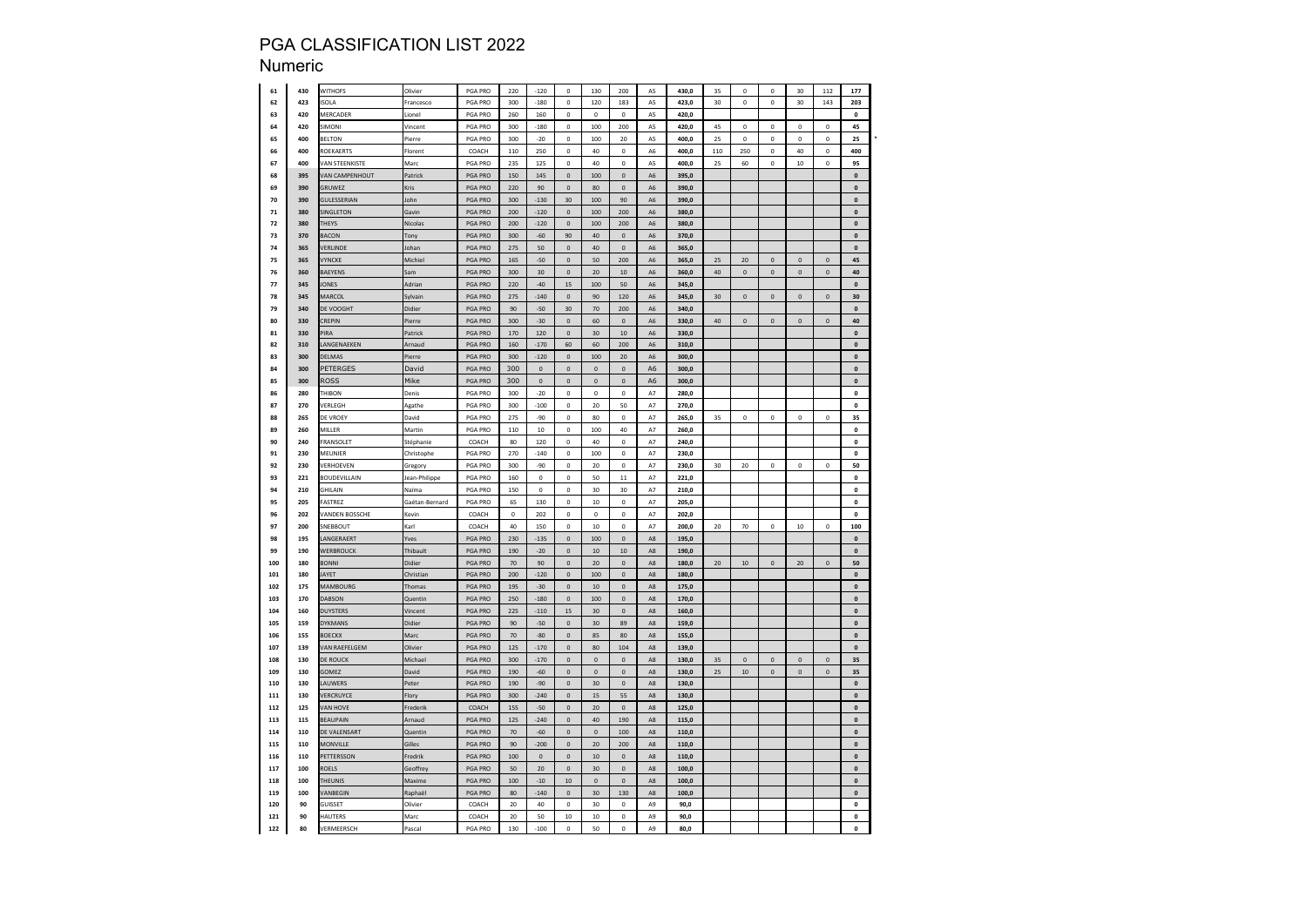| 123 | 70       | ARMSTRONG                    | Andrew  | <b>PGA PRO</b> | 110 | $-110$ | $\overline{ }$ |    | A9 | 70.0 |  |  |  |
|-----|----------|------------------------------|---------|----------------|-----|--------|----------------|----|----|------|--|--|--|
| 124 | 70       | LALOUX                       | Nicolas | <b>PGA PRO</b> | 140 | $-130$ | 40             | 20 | A9 | 70.0 |  |  |  |
| 125 | 50<br>u. | <b>JLAIRON</b><br><b>IRI</b> | Martin  | COACH          | EO. |        |                |    | A9 | 50.0 |  |  |  |
| 126 | 50<br>   | <b>EVRARD</b>                | Pierre  | COACH          | EO. |        |                |    | A9 | 50.0 |  |  |  |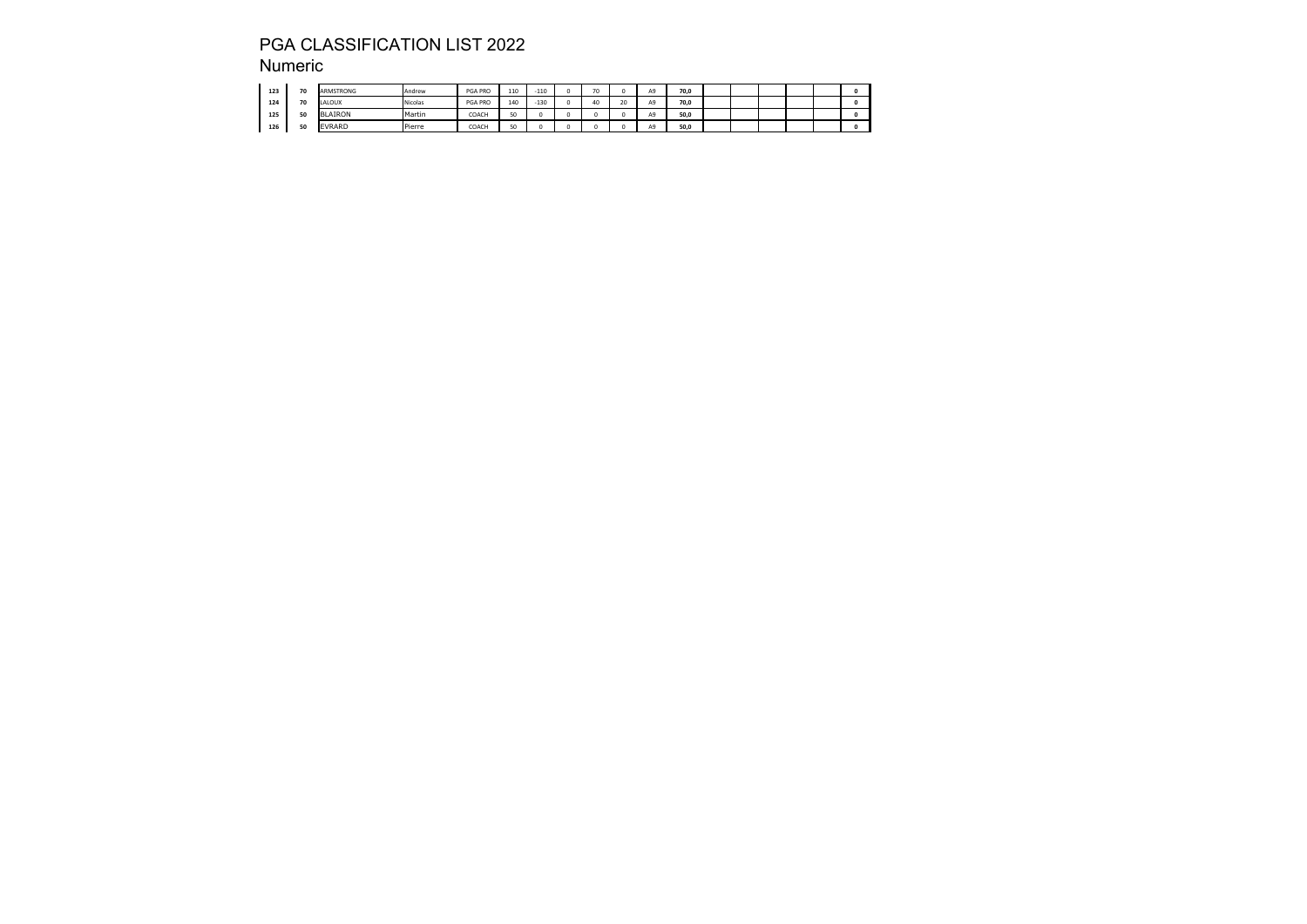| 127 | 50     | OUILLIEN                   | Bertrand      | COACH          | 50          | $\pmb{0}$   | $\mathbf{0}$       | $\mathbf 0$ | $\mathbf 0$              | A9             | 50,0     |    |           |   |    |    | $\mathbf{o}$       |  |
|-----|--------|----------------------------|---------------|----------------|-------------|-------------|--------------------|-------------|--------------------------|----------------|----------|----|-----------|---|----|----|--------------------|--|
| 128 | 50     | <b>GHYSEL</b>              | Simon         | COACH          | 50          | $\pmb{0}$   | 0                  | $\pmb{0}$   | $\mathbf 0$              | A9             | 50,0     |    |           |   |    |    | $\pmb{0}$          |  |
| 129 | 50     | <b>IOEVENAARS</b>          | Vincent       | COACH          | 50          | $\pmb{0}$   | 0                  | 0           | 0                        | A9             | 50,0     |    |           |   |    |    | $\pmb{0}$          |  |
| 130 | 50     | MORIAME                    | Maxime        | COACH          | 50          | $\pmb{0}$   | 0                  | 0           | 0                        | A9             | 50,0     |    |           |   |    |    | $\pmb{0}$          |  |
| 131 | 50     | /AN DE HEYNING             | Jack          | COACH          | 50          | $\mathbf 0$ | $\pmb{0}$          | $\pmb{0}$   | $\mathbf 0$              | A9             | 50.0     |    |           |   |    |    | $\mathbf{0}$       |  |
| 132 | 50     | WEYDTS-CAESENS             | Gaëtan        | COACH          | 50          | $\mathbf 0$ | $\mathbf 0$        | $\mathbf 0$ | $\mathbf 0$              | A <sub>9</sub> | 50.0     |    |           |   |    |    | $\pmb{\mathsf{o}}$ |  |
| 133 | 50     | ZIEGLER                    | David         | PGA PRO        | 80          | -30         | 0                  | 0           | $\mathbf 0$              | A9             | 50,0     |    |           |   |    |    | $\pmb{0}$          |  |
| 134 | 44     | MARGUERY                   | Raphael       | PGA PRO        | 25          | $-20$       | 0                  | 20          | 19                       | A9             | 44,0     | 25 | $\pmb{0}$ | 0 | 20 | 19 | 64                 |  |
|     |        |                            |               |                |             |             |                    |             |                          |                |          |    |           |   |    |    |                    |  |
| 135 | 40     | INTENS                     | Terry         | COACH          | $20\,$      | 20          | 0                  | 0           | 0                        | A9             | 40,0     |    |           |   |    |    | 0                  |  |
| 136 | 40     | EEGMULLER                  | Gaël          | COACH          | 20          | 20          | 0                  | 0           | $\mathbf 0$              | A <sub>9</sub> | 40,0     |    |           |   |    |    | $\pmb{0}$          |  |
| 137 | 40     | WATREMEZ                   | Guillaume     | PGA PRO        | 20          | 20          | $\mathbf 0$        | $\circ$     | 0                        | A <sub>9</sub> | 40,0     |    |           |   |    |    | $\mathbf{0}$       |  |
| 138 | 30     | <b>BASTIN</b>              | Allessandro   | COACH          | 50          | $-20$       | $\mathbf 0$        | $\mathbf 0$ | $\mathbf 0$              | A9             | 30,0     |    |           |   |    |    | $\pmb{\mathsf{o}}$ |  |
| 139 | 30     | <b>HASSEUR</b>             | Yves          | COACH          | 20          | 10          | 0                  | 0           | $\mathbf 0$              | A9             | 30,0     |    |           |   |    |    | $\pmb{0}$          |  |
| 140 | 30     | <b>COPPENS</b>             | Richard       | COACH          | 50          | $-20$       | 0                  | $\mathbf 0$ | $\mathsf 0$              | A9             | 30,0     |    |           |   |    |    | 0                  |  |
| 141 | 30     | <b>ARCIA VLEMS</b>         | Diego         | COACH          | 20          | 10          | 0                  | 0           | $\mathbf 0$              | A9             | 30,0     |    |           |   |    |    | $\pmb{0}$          |  |
| 142 | 30     | <b>JAXHE</b>               | Annabelle     | COACH          | 0           | 30          | 0                  | $\pmb{0}$   | $\mathbf 0$              | A9             | 30,0     |    |           |   |    |    | $\mathbf{0}$       |  |
| 143 | 30     | ELIN                       | Kevin         | <b>PGA PRO</b> | 20          | 10          | $\pmb{0}$          | $\mathbf 0$ | $\mathbf 0$              | A9             | 30.0     |    |           |   |    |    | $\pmb{\mathsf{o}}$ |  |
| 144 | 30     | MAILIAN                    | Jean          | COACH          | 50          | $-20$       | 0                  | 0           | $\mathbf 0$              | A9             | 30,0     |    |           |   |    |    | 0                  |  |
| 145 | 30     | MAKHOUL                    | Nicolas       | PGA PRO        | $20\,$      | 10          | $\mathbf 0$        | $\mathbf 0$ | $\mathbf 0$              | A9             | 30,0     |    |           |   |    |    | $\pmb{0}$          |  |
| 146 | 30     | <b>OUDENNE</b>             | aurent        | COACH          | 20          | 10          | 0                  | 0           | $\mathbf 0$              | A9             | 30,0     |    |           |   |    |    | $\pmb{0}$          |  |
| 147 | 30     | AQUET                      |               | COACH          | 50          | $-20$       | $\pmb{0}$          | $\pmb{0}$   | 0                        | A9             | 30,0     |    |           |   |    |    | $\pmb{0}$          |  |
|     |        |                            | Anthony       |                | 20          | 10          | $\pmb{0}$          | $\mathbf 0$ | 0                        | A <sub>9</sub> | 30.0     |    |           |   |    |    | $\pmb{\mathsf{o}}$ |  |
| 148 | 30     | <b>OCCO DI TORREPADULA</b> | Claudia       | COACH          |             |             |                    |             |                          |                |          |    |           |   |    |    |                    |  |
| 149 | 30     | ROCHUS                     | Christophe    | COACH          | 20          | 10          | $\pmb{0}$          | $\mathbf 0$ | $\mathbf 0$              | A <sub>9</sub> | 30.0     |    |           |   |    |    | $\pmb{\mathsf{o}}$ |  |
| 150 | 30     | ROCHUS                     | Olivier       | COACH          | 20          | $10\,$      | 0                  | 0           | 0                        | A9             | 30,0     |    |           |   |    |    | $\pmb{0}$          |  |
| 151 | 30     | ECULIER                    | Christophe    | COACH          | 20          | 10          | $\mathbf{0}$       | o           | $\mathbf 0$              | A <sub>9</sub> | 30,0     |    |           |   |    |    | $\pmb{\mathsf{o}}$ |  |
| 152 | 30     | MID                        | Antonie       | PGA PRO        | 60          | $-30$       | 0                  | 0           | 0                        | A9             | 30,0     |    |           |   |    |    | $\pmb{0}$          |  |
| 153 | 30     | PELKENS                    | Kylian        | COACH          | $\pmb{0}$   | 30          | $\mathbf 0$        | $\theta$    | $\mathbf 0$              | A9             | 30.0     |    |           |   |    |    | $\mathbf{0}$       |  |
| 154 | 30     | <b>VAN TENDELOO</b>        | Karl          | COACH          | 50          | $-20$       | $\mathbf 0$        | $\circ$     | 0                        | A <sub>9</sub> | 30.0     |    |           |   |    |    | $\pmb{\mathsf{o}}$ |  |
| 155 | 30     | VEREECKE                   | Karel         | COACH          | 50          | $-20$       | $\mathbf 0$        | $\mathbf 0$ | $\bf{0}$                 | A9             | 30,0     |    |           |   |    |    | $\pmb{0}$          |  |
| 156 | 30     | <b>ERWIMP</b>              | Bart          | COACH          | 20          | 10          | 0                  | 0           | $\mathbf 0$              | A9             | 30,0     |    |           |   |    |    | $\pmb{\mathsf{o}}$ |  |
| 157 | 20     | ACOB                       | Tim           | COACH          | $\pmb{0}$   | 20          | 0                  | 0           | $\mathbf 0$              | A9             | 20,0     |    |           |   |    |    | $\pmb{0}$          |  |
| 158 | 20     | EGRAND                     | ena           | COACH          | $\pmb{0}$   | 20          | 0                  | $\pmb{0}$   | $\mathbf 0$              | A9             | 20,0     |    |           |   |    |    | $\pmb{0}$          |  |
| 159 | 20     | MOÏSE                      | Jérémy        | COACH          | $\Omega$    | 20          | $\pmb{0}$          | $\Omega$    | $\Omega$                 | A9             | 20,0     |    |           |   |    |    | $\mathbf{0}$       |  |
| 160 | 20     | <b>ETERS</b>               | Christiaan    | COACH          | $\mathbf 0$ | 20          | $\mathbf 0$        | $\mathbf 0$ | $\mathbf 0$              | A9             | 20,0     |    |           |   |    |    | $\pmb{\mathsf{o}}$ |  |
| 161 | 20     | AN BAARLE                  | loëlle        | COACH          | $\bf{0}$    | 20          | 0                  | 0           | $\mathbf 0$              | A9             | 20,0     |    |           |   |    |    | 0                  |  |
|     |        |                            |               |                |             |             |                    |             |                          |                |          |    |           |   |    |    |                    |  |
| 162 | 15     | <b>COLLETTE</b>            | Olivier       | PGA PRO        | 65          | $-160$      | 0                  | 60          | 50                       | A9             | 15,0     |    |           |   |    |    | $\pmb{\mathsf{o}}$ |  |
| 163 | 10     | DESMEDT                    | Simon         | PGA PRO        | 40          | $-40$       | 0                  | 10          | $\mathbf 0$              | A9             | 10,0     |    |           |   |    |    | $\pmb{0}$          |  |
| 164 | $-10$  | RUEZ                       | .ionel        | <b>PGA PRO</b> | 130         | $-140$      | $\mathbf 0$        | $\mathbf 0$ | $\mathbf 0$              | A10            | $-10,0$  |    |           |   |    |    | $\mathbf{0}$       |  |
| 165 | $-10$  | RESSE                      | Gerald        | <b>PGA PRO</b> | 125         | $-230$      | $\mathbf 0$        | 60          | 35                       | A10            | $-10,0$  |    |           |   |    |    | $\pmb{\mathsf{o}}$ |  |
| 166 | $-10$  | <b>OTTIE</b>               | sim           | PGA PRO        | 20          | $-30$       | $\mathbf 0$        | 0           | $\mathbf{0}$             | A10            | $-10,0$  |    |           |   |    |    | $\mathbf{o}$       |  |
| 167 | $-10$  | <b>ERTOMMEN</b>            | Matthias      | PGA PRO        | 20          | $-30$       | $\mathbf 0$        | $\mathbf 0$ | $\mathsf{O}\xspace$      | A10            | $-10,0$  |    |           |   |    |    | 0                  |  |
| 168 | $-15$  | DESSAMBRE                  | Mathieu       | PGA PRO        | 125         | $-180$      | 0                  | 40          | $\pmb{\mathsf{O}}$       | A10            | $-15,0$  |    |           |   |    |    | $\pmb{0}$          |  |
| 169 | $-20$  | <b>DEWIT</b>               | lean-Philippe | <b>PGA PRO</b> | 90          | $-160$      | $\pmb{0}$          | 50          | $\mathbf 0$              | A10            | $-20,0$  |    |           |   |    |    | $\pmb{0}$          |  |
| 170 | $-20$  | AN OOSTRUM                 | Petrus        | COACH          | $\pmb{0}$   | $-20$       | $\pmb{\mathsf{O}}$ | $\mathbf 0$ | $\mathbf 0$              | A10            | $-20,0$  |    |           |   |    |    | $\pmb{\mathsf{o}}$ |  |
| 171 | $-35$  | URGRAEVE                   | François      | PGA PRO        | 185         | $-220$      | $\mathbf 0$        | o           | $\mathbf 0$              | A10            | $-35,0$  |    |           |   |    |    | $\mathbf{o}$       |  |
| 172 | $-45$  | <b>GOOSSENS</b>            | Thierry       | PGA PRO        | 195         | $-240$      | $\mathbf 0$        | $\mathbf 0$ | $\mathbf 0$              | A10            | $-45,0$  |    |           |   |    |    | $\pmb{0}$          |  |
| 173 | $-50$  | OYE                        | Alex          | PGA PRO        | 50          | $-100$      | 0                  | o           | $\mathbf 0$              | A10            | $-50,0$  |    |           |   |    |    | $\mathbf 0$        |  |
| 174 | $-50$  | <b>/AN WIELE</b>           | Tom           | <b>PGA PRO</b> | 50          | $-100$      | $\pmb{0}$          | $\pmb{0}$   | 0                        | A10            | $-50,0$  |    |           |   |    |    | $\pmb{0}$          |  |
| 175 | $-60$  | <b>UMONT</b>               | Antoine       | <b>PGA PRO</b> | 135         | $-240$      | $\mathbf{0}$       | 45          | $\mathsf{O}\xspace$      | A10            | $-60,0$  |    |           |   |    |    | $\mathbf{0}$       |  |
| 176 | $-70$  | <b>ARIONEX</b>             | Tanguy        | PGA PRO        | 50          | $-120$      | $\mathbf{0}$       | $\mathbf 0$ | $\mathsf{O}\xspace$      | A10            | $-70,0$  |    |           |   |    |    | $\pmb{\mathsf{o}}$ |  |
| 177 | $-80$  | AN HOYWEGHEN               | Mattias       | PGA PRO        | 80          | $-170$      | $\mathbf 0$        | 10          | $\circ$                  | A10            | $-80,0$  |    |           |   |    |    | $\pmb{0}$          |  |
|     |        |                            |               |                |             |             |                    |             |                          |                |          |    |           |   |    |    | $\mathbf{0}$       |  |
| 178 | $-85$  | <b>ANN</b>                 | Wallace       | PGA PRO        | 155         | $-240$      | $\pmb{\mathsf{O}}$ | 0           | $\mathbf 0$              | A10            | $-85,0$  |    |           |   |    |    |                    |  |
| 179 | $-85$  | VERMOS                     | Roel          | PGA PRO        | 85          | $-200$      | $\pmb{0}$          | 30          | $\pmb{0}$                | A10            | -85,0    |    |           |   |    |    | 0                  |  |
| 180 | $-110$ | EPAGE                      | Julien        | PGA PRO        | 95          | $-225$      | $\mathbf{0}$       | 20          | $\mathbf 0$              | A10            | $-110,0$ |    |           |   |    |    | $\pmb{\mathsf{o}}$ |  |
| 181 | $-115$ | VERSON                     | David         | PGA PRO        | 115         | $-230$      | $\pmb{0}$          | $\pmb{0}$   | $\mathbf 0$              | A10            | $-115,0$ |    |           |   |    |    | $\mathbf{0}$       |  |
| 182 | $-120$ | ONNI                       | Angèle        | <b>PGA PRO</b> | 50          | $-170$      | $\mathbf 0$        | $\mathbf 0$ | $\mathsf{O}\xspace$      | A10            | $-120,0$ |    |           |   |    |    | $\mathbf 0$        |  |
| 183 | $-125$ | <b>EETERS</b>              | Thierry       | PGA PRO        | 95          | $-220$      | $\mathbf 0$        | 0           | $\mathbf 0$              | A10            | $-125,0$ |    |           |   |    |    | $\pmb{\mathsf{o}}$ |  |
| 184 | $-135$ | ANFRANCHI                  | Stéphane      | PGA PRO        | 65          | $-200$      | $\mathbf{0}$       | 0           | $\mathbf 0$              | A10            | $-135,0$ |    |           |   |    |    | 0                  |  |
| 185 | $-150$ | <b>EMPSEY</b>              | Blair         | PGA PRO        | 50          | $-200$      | 0                  | $\pmb{0}$   | $\mathbf 0$              | A10            | $-150,0$ |    |           |   |    |    | $\pmb{0}$          |  |
| 186 | $-150$ | <b>MEETS</b>               | Toon          | <b>PGA PRO</b> | $50\,$      | $-200$      | $\pmb{0}$          | $\pmb{0}$   | $\mathbf 0$              | A10            | $-150,0$ |    |           |   |    |    | $\pmb{\mathsf{o}}$ |  |
| 187 | $-165$ | EVIDAL                     | Romain        | PGA PRO        | 70          | $-240$      | $\mathbf 0$        | $\mathbf 0$ | $\overline{\phantom{a}}$ | A10            | $-165,0$ |    |           |   |    |    | $\mathbf 0$        |  |
| 188 | $-165$ | <b>GOOSSENS</b>            | Jan           | PGA PRO        | 50          | $-230$      | $\mathbf{0}$       | 15          | $\circ$                  | A10            | $-165,0$ |    |           |   |    |    | $\mathbf{o}$       |  |